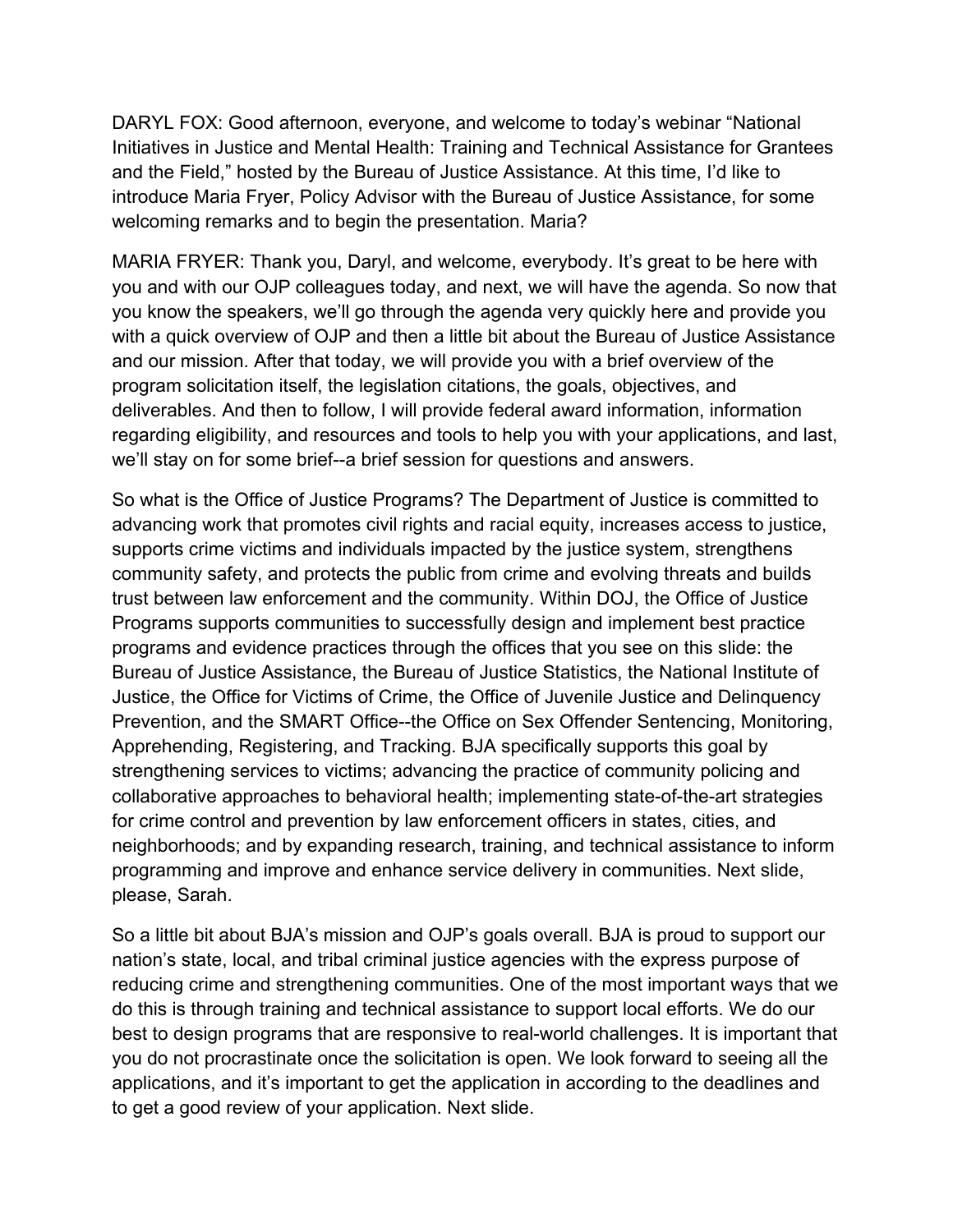Program Overview. Almost 2 million times a year, a person with a mental illness or a mental health condition or co-occurring condition will be put in jail, often for longer periods than those without mental health conditions. This is not only a problem for the individual person but also for the justice system and entire communities. Overall, we know that this population has significant health needs, high risk for recidivism, and high cost to communities. Program planning and implementation for people with complex needs require more than grant funding alone can provide. It requires expert training and technical assistance to design and implement a best practice program that demonstrates positive impact on the problem. Effective best practice programming can help prevent public health and public safety issues such as people with behavioral health conditions experiencing homelessness and multiple encounters with law enforcement. Effective best practice training and technical assistance for criminal justice professionals and their community service partners improves outcomes for people with behavioral health conditions and enhances safety for first responders and allocates treatment resources and public safety resources informed by practitioners and supported by data. This multicategory solicitation is intended to assist funded and nonfunded communities to use BJA's resources to improve and enhance criminal justice system responses to people with mental health and other disabilities such as developmental disabilities and dementia. Looking at the statutory categories, 1, 2, and 3 are actually all under the same statutory authority that legislates and appropriates for the Justice and Mental Health Collaboration Program, which you might be familiar with, and Category 4 is a separate appropriation as is Category 5 for the Kevin and Avonte Program.

So the National Initiatives Program is wide open to a variety of agencies who may have the capacity to serve on a national level. The five categories are the Justice and Mental Health Collaboration Grant Program and support for the--for the grantees under that program; the Connect and Protect Law Enforcement Behavioral Health Responses Program, known as Connect and Protect, and the grantees under that program; the Law Enforcement Services for Improved Agency Operations, Policies, and Response to People With Mental Health Disorders and Co-Occurring Mental Health and Substance Use Disorders, which supports state and local capacity to build jurisdictions in the field- and this is a new capacity this year--this is a new category--excuse me--this year; the Collaborative Crisis Response and Intervention Training Program and grantees that are funded under that program; and the Kevin and Avonte Program: Reducing Injury and Death of Missing Individuals with Dementia and Developmental Disabilities. Next slide.

So the goals and objectives. The first one that we'll talk about is the Justice and Mental Health Category 1, and this category seeks applications to provide training and technical assistance for the Justice and Mental Health Collaboration Program; sitebased grantees; and state- and local-based capacity building for jails, prosecutors,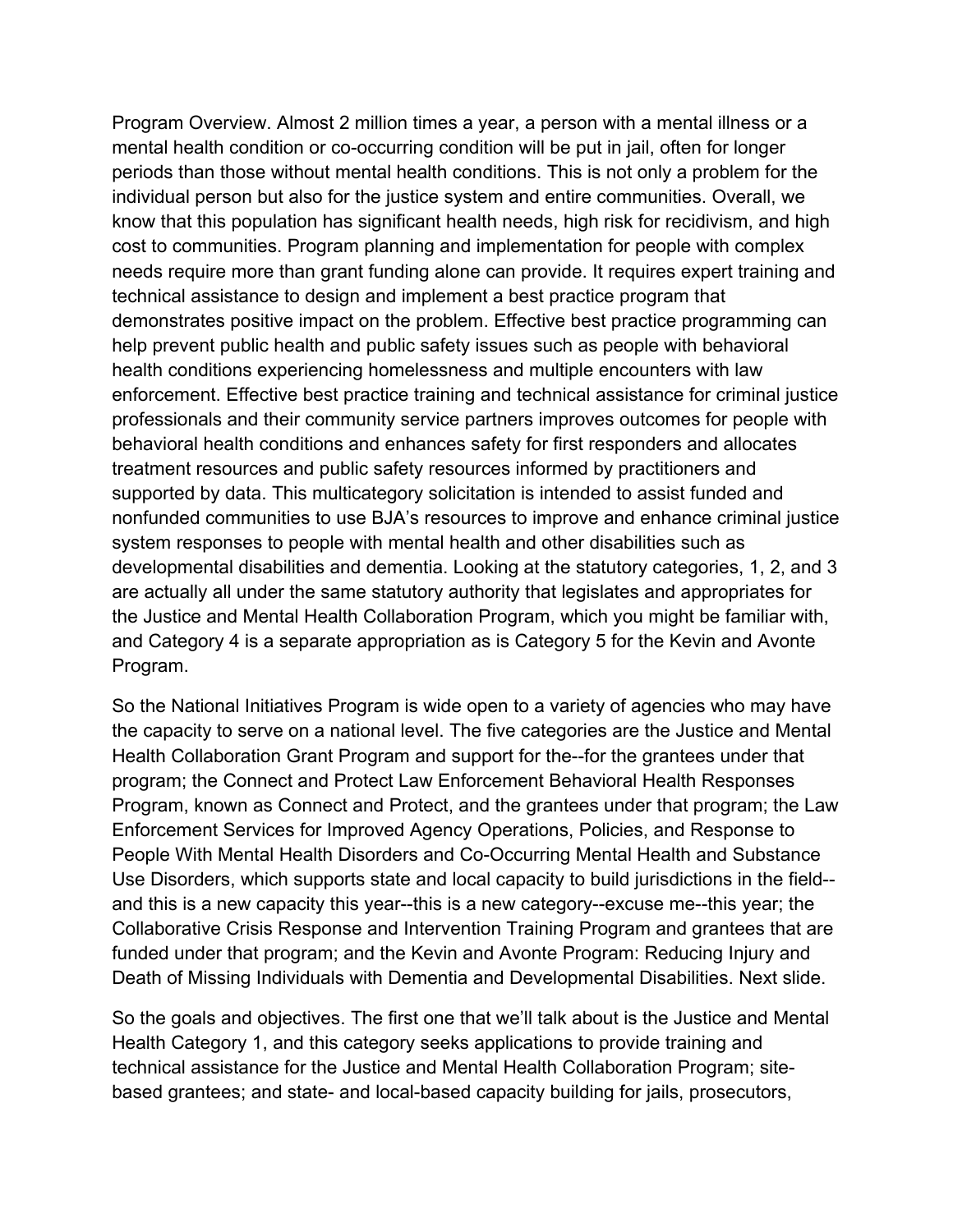courts, and corrections. So a little bit about the goals and objectives for the Justice and Mental Health category. The goal of this category is to assist and provide comprehensive training and technical assistance to grantees and the field to facilitate cross-system collaboration among the criminal justice, mental health, and substance use treatment systems and services to increase access to mental health treatment, recovery supports, and needed services for individuals with mental health disorders or co-occurring mental health and substance use disorders. Training and technical assistance will specifically focus on JMHCP site-based grantees, assisting individuals to be diverted from the justice system and those moving through the criminal justice system, including those individuals in jails, in the prosecutor's office, court, and community treatment supervision such as probation and parole. The objectives under this category are to provide direct assistance to an anticipated 40 active JMHCP grantees awarded in the fall of 2022 and develop resources for the field, including unfunded communities, that need assistance to improve or enhance Justice and mental health collaboration. Another objective is to provide individualized efficient and consistent delivery of training and technical assistance to help grantees meet their federally funded program objectives and achieve a sustainable program at the end of their project period. And last, to assist grantees that are interested to learn about and develop a uniform program evaluation. The provider shall routinely engage grantees on their evaluation activity process, including data collection, providing guidance on the evaluation plan to ensure quality design, relationship and feedback from evaluators, and evaluation plan progress.

So next, on to Category 2. This category is for the Connect and Protect grantees, and we seek applications to provide training and technical assistance for the Connect and Protect Law Enforcement Behavioral Health Response grantees. Next slide. The goals and objectives for this Category 2 are the TTA provider will focus on assisting law enforcement and their behavioral health, mental health, and substance use, and social service provider partners to design, develop, and implement model response programs. The objectives under this category are to provide direct training and technical assistance to Connect and Protect law enforcement behavioral health site-based grantees and resources to law enforcement agencies and community service partnerships to plan and implement a model law enforcement behavioral health response. Also to provide individualized efficient and consistent delivery of TTA to help grantees meet their federally funded program objectives and also achieve sustainable program at the end of the project period and again to assist grantees if they're interested in learning about evaluation.

The next category. The next category, Category 3, is where BJA seeks applications to provide training and technical assistance to Enhance Law Enforcement Services for Improved Agency Operations, Policies, and Response to People With Mental Health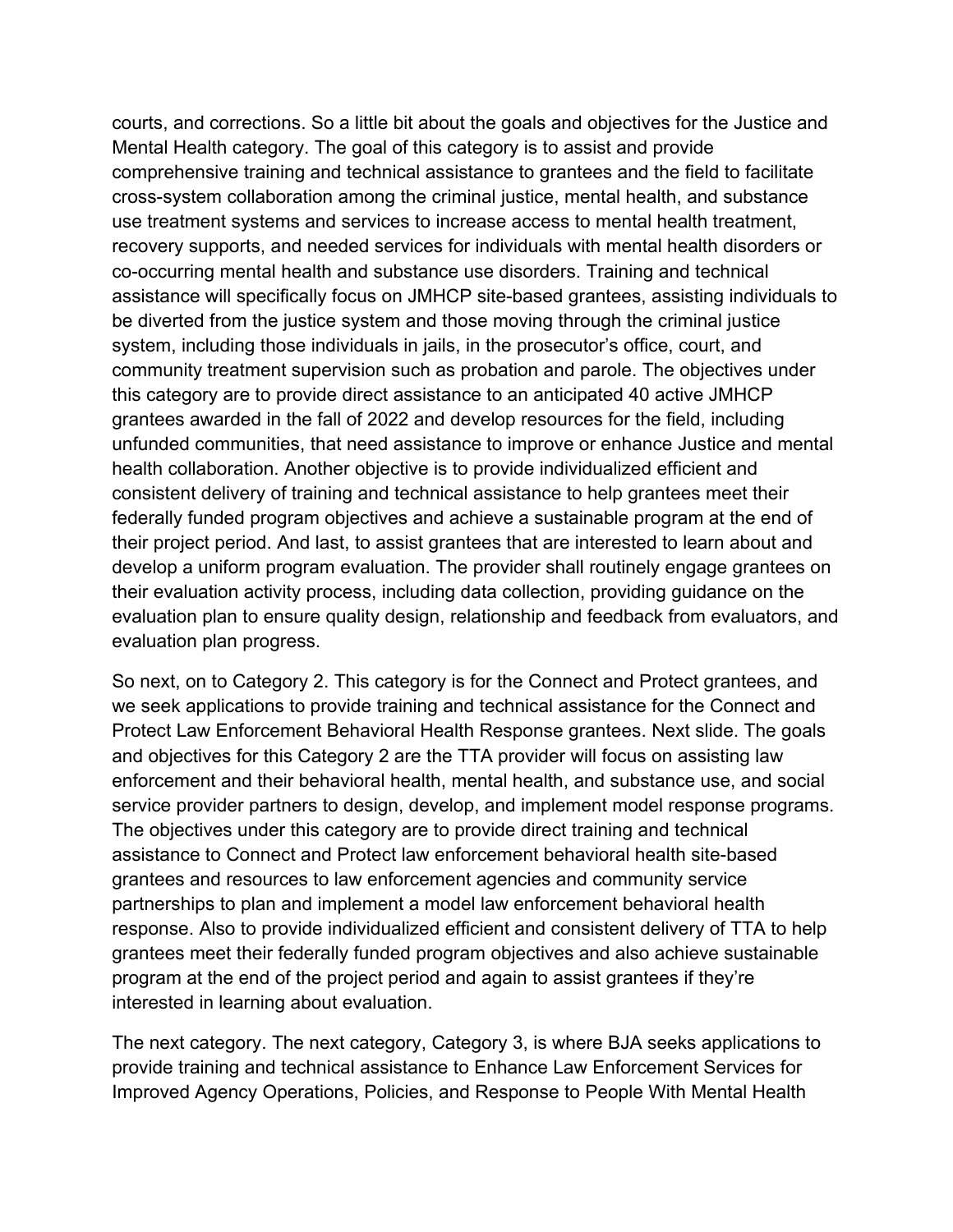Disorders and Mental Health Substance Use Disorders, supporting state/local capacity building for jurisdictions and the field. The goals and objectives for this Category 3. The TTA provider will improve, implement, and/or operationalize with funded and unfunded sites best practice within law enforcement and responses through the establishment of protocols and processes to improve the response to people with mental health disorders and co-occurring mental health substance use disorders, through both 911 and 988 calls for assistance by building dispatch capacity; and also through the assistance to justice and behavioral health agencies to implement best practice policies related to responding to people with mental health conditions and co-occurring mental health and substance use conditions; and also through the facilitation and coordination of BJA's law enforcement and mental health peer learning sites and other peer-to-peer learning opportunities. Also, through the assistance to departments, to identify, code, and count calls for service, resulting in a national count in the number of calls for service to inform policy involving people with mental health disorders and co-occurring mental health and substance use disorders to also aid in the development and creation of topically relevant law enforcement resources pertaining to reducing unnecessary citizen contact with the criminal justice system; and then also the creation and resource repository and coordination of BJA-supported law enforcement-related TTA providers, including those that support JMHCP, the Collaborative Crisis Response Intervention Training Program, the Comprehensive Opioid Stimulant and Substance Abuse Program--known as COSA Program--and the Student Teachers and Officers Preventing School Violence or STOP Program. So basically, the last objective there is--or goal there is to coordinate the efforts of all of those behavioral health training and technical assistance efforts.

So on to some of the objectives. To provide direct TTA, expert consultation, and written resources to support law enforcement agencies and the field with specialized services to enhance or improve agency operations, policies, and programming that impact responses to people with mental health conditions and co-occurring mental health and substance use conditions. Also to establish a national call center to receive TTA requests, to coordinate BJA's 14 law enforcement mental health learning sites, to identify and code and count calls for service involving people with mental health conditions, to understand their prevalence and response rates, to help improve process in responding to those calls for service, and then to increase capacity building for 911 and 988 coordination. Then also to explore and enhance, implement and coordinate with other behavioral health response programs to help support law enforcement agencies. Okay. Now we're going to move on to the Crisis Response and Intervention Training Program, and I'm going to hand it over to my colleague Elissa Rumsey.

ELISSA RUMSEY: Thank you so much for that Maria, and I would just maybe point people back to the solicitation that we're discussing right now. I believe Maria was going over the goals and objectives for Categories 1, 2, and 3, and as Maria mentioned, I'll be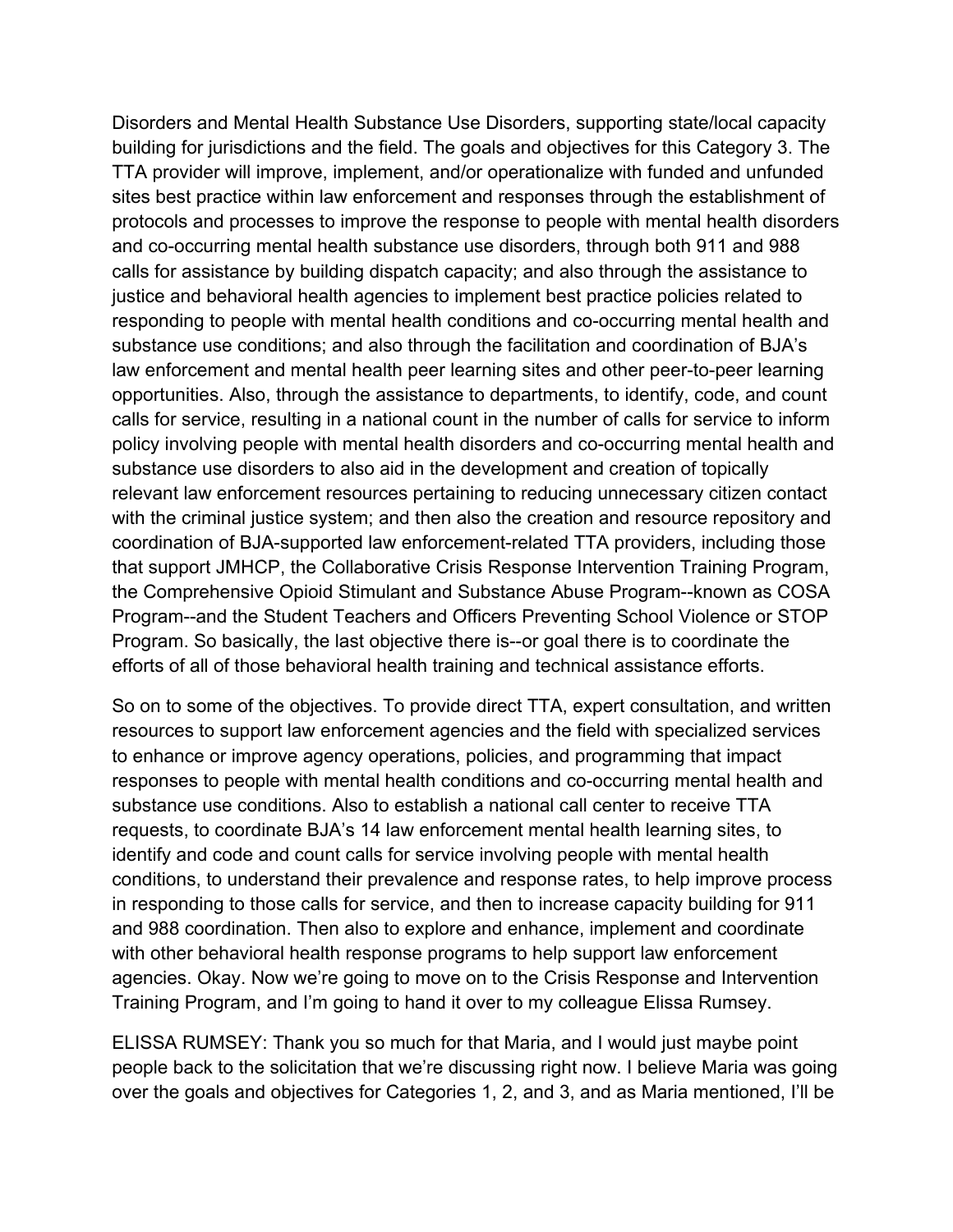chatting about Category 4, the Collaborative Crisis Response category, which if memory serves there's about \$2.25 million available for this Category 4. Trying to scroll back up and fact-check myself. Yes, 2.250 is available for this category, and then if you go back to page 7 of the solicitation--hopefully you all have a copy of that--you can see for Category 4 what we're hopeful the applicants will be able to do should they decide to submit and compete for this category of funding. Essentially, drilling down to the very basics, we have a bunch of subgrantees right now, law enforcement entities, who need assistance in implementing effective collaborative crisis responses. So this is all publicly available information. You can see who these grantees are on our website. You can also see on our website that we have a solicitation currently open for local and state law enforcement entities to apply to become a subgrantee to join our current pool of subgrantees. So I just note that, as an example of how if you want to learn more about who this TA in Category 4 would be provided to, you may want to have a look at that solicitation, which is called BJA Fiscal Year 2022 Collaborative Crisis Response and Intervention Training Program. And that's for \$5 million, whereby we're anticipating making about 20 more subawards to state or local law enforcement entities to do collaborative crisis response, as Maria has already pretty well described.

So, with that said, I think you all can see what the goals and objectives are in terms of what we hope a TA provider would do in terms of working very directly and closely with state and local law enforcement entities that receive awards from us to implement effective crisis response programmings. I trust many of you are probably familiar with the various response models in play now that law enforcement are utilizing to ensure that they're able to work effectively with people in the community who may have developmental disabilities, intellectual disabilities, behavioral health issues, so on and so forth. So BJA is really committed to using the great amount of funding that Congress has provided to support and assist state and local law enforcement entities in enhancing their training, and technique, and approach with people in the community who may present in a way that is not traditional and in ways that we now know a whole lot about in terms of evidence and approaches that might effectively ensure justice happens, at that sort of very individual community level.

So that was sort of a long-winded way of saying Category 4 we're looking for a TA provider to work. really closely with state and local law enforcement entities who will be receiving funds from BJA, some of whom are currently receiving funds, to help ensure that their police agencies have the most up-to-date research and training and techniques available to effectively work with community members who might be in crisis or who are in crisis. With that, I think the next slide might be for Kristie Brackens, my esteemed colleague from BJA, who hopefully was able to have less trouble than I connecting to this system and is ready to share with you about this amazing program that she oversees, Kevin and Avonte.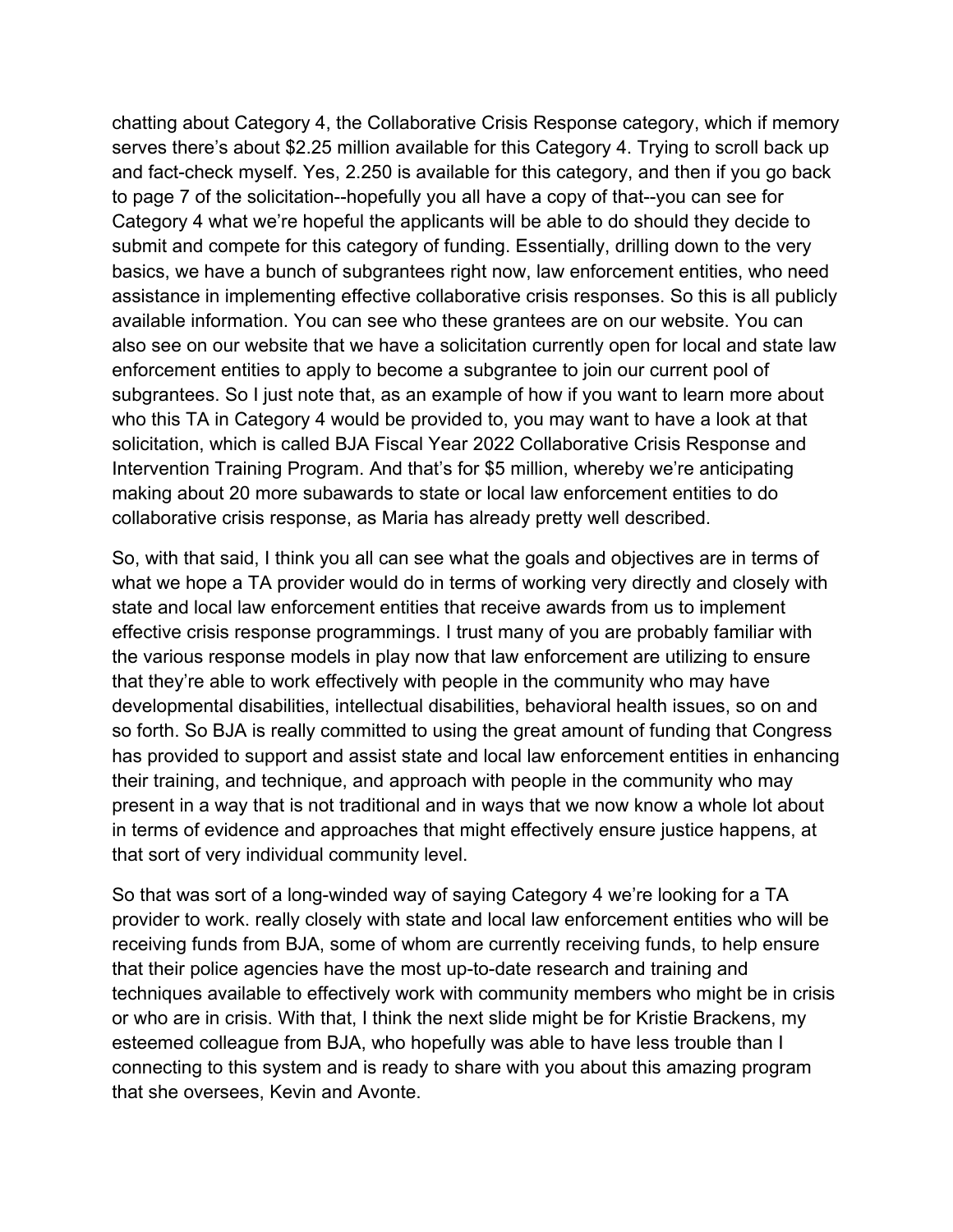KRISTIE BRACKENS: Thank you, Elissa. Good afternoon, everyone. I hope everyone can hear me clearly. As Elissa said, I'm Kristie Brackens, and I oversee a small but important portion of our justice and mental health portfolio, the training and technical assistance portion that supports the Kevin and Avonte Program. Next slide, please.

So the Kevin and Avonte Program is really aimed at helping families locate loved ones with Alzheimer's or autism or any sort of related conditions that are prone to wandering. The program came in existence because of the problems that we tend to see with individuals who are prone to wandering, whether it be, you know, adults or children. And so, you know, Congress passed legislation, which then funded a grant program that aims at working with law enforcement, public safety agencies, nonprofit organizations to help them do some proactive programming to prevent wandering but also funds locator technology, as well, to aid in the successful recovery of these individuals who are prone to wandering. So that's what the Kevin and Avonte grantee program does. This particular category, though, funds the training and technical assistance that supports the programs that are funded under the Kevin and Avonte Program. Next slide.

So 2018 is when this happened, and, you know, I should have mentioned this. You know, the Kevin and Avonte Program is actually named for two juveniles that actually went wandering, and unfortunately, both of those children drowned. And it's unfortunately all too common that the Kevin and Avonte stories tend to still be common, and so that's why we have the Kevin and Avonte Program and the training and technical assistance to support that program. Next slide. So when we look at the goals and objectives, I kind of already stated what they are, but, you know, the goal, of course is to support the grantee sites. Some of the things that we hope that the TTA provider that is selected will be able to do is help the grantees that are funded under the Kevin and Avonte Program develop systems or implement policies that prevent wandering, that increase knowledge, not only public knowledge but law enforcement knowledge, that aids in the successful and faster recovery of individuals that go missing. We also want to work with them on developing community education campaigns, raising public awareness that can also aid in preventing wandering and facilitating the safe return of individuals who are prone to wander should they wander away, and then we also want to work with the sites that are funded under the grantee program to develop, you know, partnerships with schools, partnerships with nonprofit agencies, public health organizations to implement these programs. Also, looking at how they use technology and other strategies in this space, in this program, and so those are the goals and objectives of the program. The TTA provider is really there to support the Kevin and Avonte grantees and then do the overall public education and awareness. Next slide.

So I already kind of talked about this. Under the Kevin and Avonte grantee side, we fund the proactive programs that I mentioned, and we fund the locative technology programs. And so as a TTA provider, you would be working to support grantees that are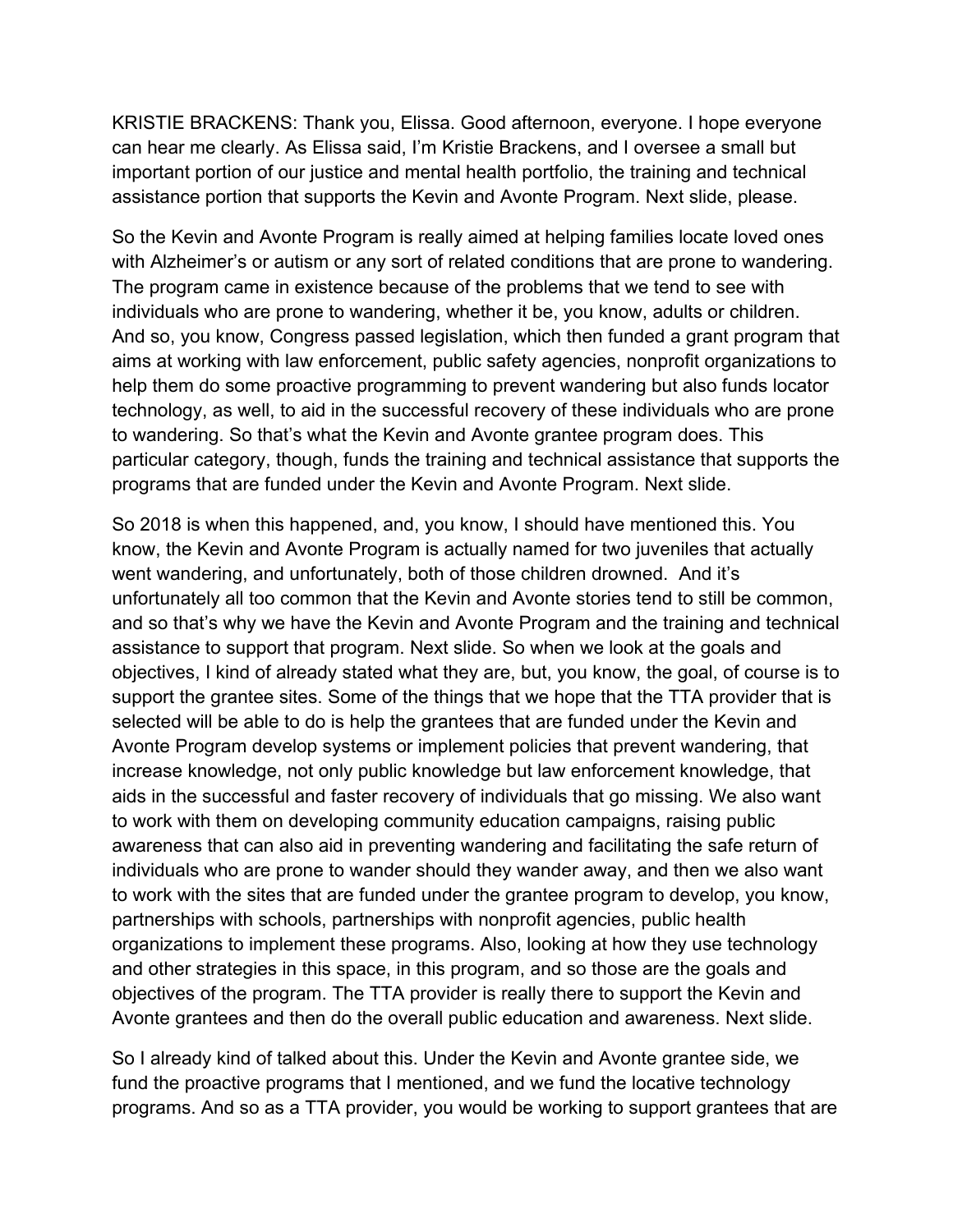funded under one or two of these categories. We tend to fund about 14 sites every year. Next slide. So with that, I will take it back over to Maria to talk about the deliverables for all the categories.

MARIA FRYER: Great. Thank you, Kristie. Thank you for the great description of those programs. I'm sure that our applicants will find it very helpful. So regarding the deliverables, with five categories, as you can imagine, they each have a number of deliverables, quite a few, and it would take a lot of time to go through all of them. But if you look on this slide, in the bullets, you'll see that there are three deliverables that apply to all categories, 1 through 5, and the first one is about, you know, who is coming on board as subrecipient, you know, and what type of subject matter expertise do they bring. That's very important. Also, the second bullet is really about the importance of coordinating with BJA's NTTAC and tracking progress. And then the third bullet--and what we expect from all categories--from applicants in all categories, 1 through 5, is to maintain a dedicated project website. And so you have those bullets there that apply to categories 1 through 5. And then I would suggest for more information on each specific category where you could read the deliverables for categories 1 through 5, they begin on page 8 of the solicitation. So the deliverables for each category begin on page 8.

Regarding federal award information, BJA expects to receive between 15 and 20 applications in the FY 2022 program solicitation and will have approximately \$8.6 million available for awards. BJA expects to make awards under the solicitation as cooperative agreements, which provide for OJP to have a substantial involvement in carrying out award activity. You can learn more about cooperative agreements by reading the "Administrative, National Policy, and Other Legal Requirements" and also in the Financial Guide. Next slide.

Regarding eligibility. So eligible applicants. Eligible applicants are nonprofits having a 501(c)(3) status with the IRS, other than institutions of higher education. Eligible applicants are also nonprofits that do not have a 501(c)(3) status with IRS, other than institutions of higher education. Eligible applicants are for-profit organizations, other than small businesses, and also eligible applicants are private institutions of higher education and also, finally, public and state-controlled institutions of higher education. For all categories, eligible applicants are nonprofit organizations including tribal organizations and for-profit commercial and tribal organizations; also faith-based and community organizations; and institutions of higher education, including tribal institutions of higher education.

Next is some important criteria to consider. So under this solicitation, training and technical assistance solicitations generally do not contain OJP priority consideration. Applicants may receive priority consideration if their proposal addresses the tenets of digital trust, and that basically means how technology will be used, how personnel will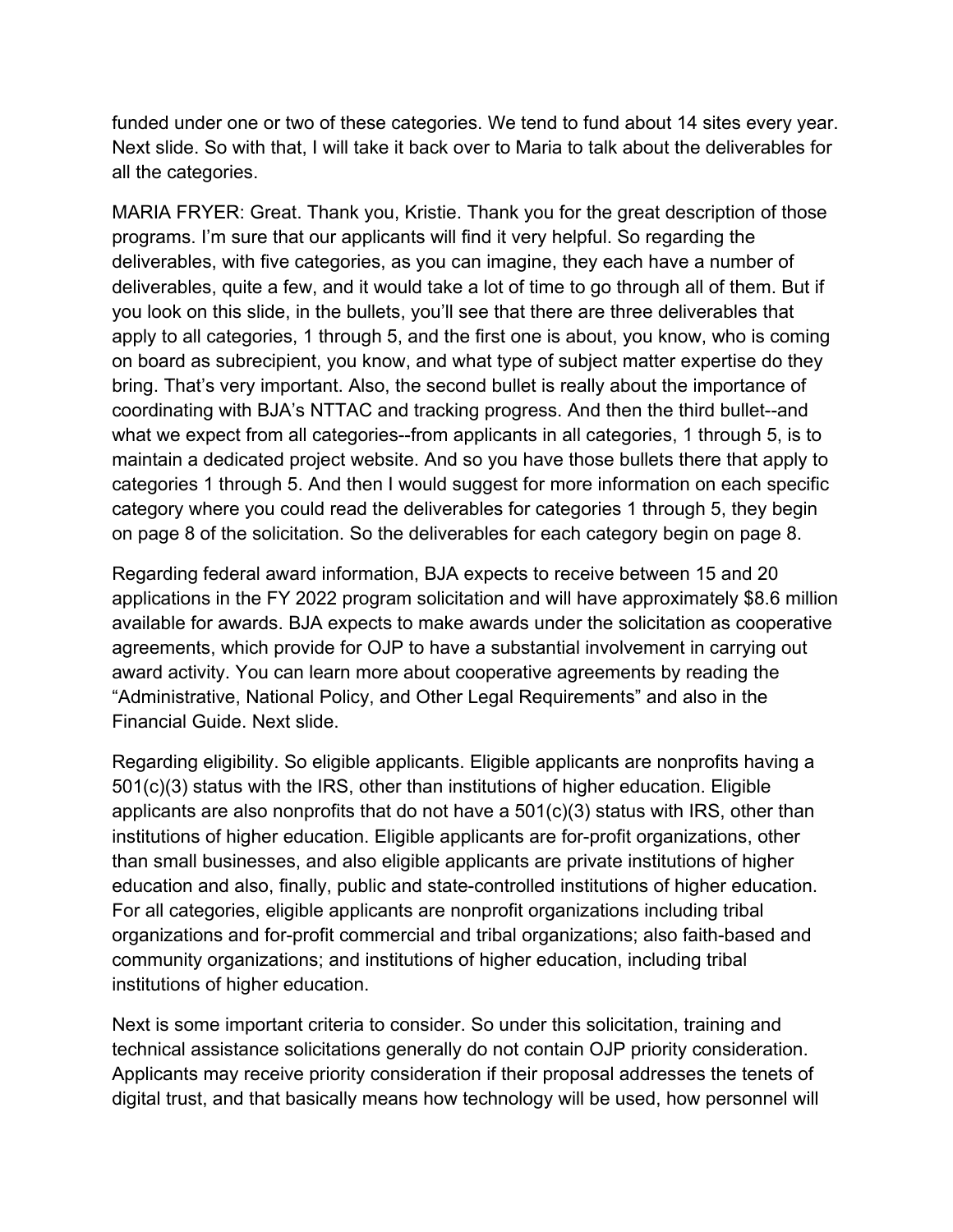be trained on that technology, the policies that are in place governing its use, and how to increase public safety with the use of digital technology. Also, how civil rights and civil liberties will be safeguarded for the project period. Next slide.

This next slide is regarding the basic minimum requirements for application. So minimally, the application must contain an abstract, a narrative, a budget narrative, worksheet narrative, MOU--which is a memorandum of understanding or a memorandum of agreement, which is sometimes referred to as an MOA--or letters of support. Just want to make sure that we note here that for Category 5, applicants that come in under Category 5 must have an MOU, or a memorandum of understanding, as an attachment. This is really important. Basic minimum requirements are very important because those will be reviewed at the first screening to determine whether or not the application will go any further in the peer review process. Next slide.

So merit review criteria. Other than important review factor considerations for BJA, we think of things like geographic diversity; strategic priorities, specifically included but not limited to technological enhancements; the priority area already mentioned, which for this solicitation is the digital trust piece; and available funding. All of these things come into play when we make a determination. Past performance has a role, past funding utilization, how well the funds are used in past awards, history, of product impact, and the extent to which the budget worksheet and budget narrative accurately explain project costs that are reasonable, necessary, and otherwise allowable under federal law and applicable federal cost principles. So all of those things have to come together in the best way possible. In consideration of the review process, applications submitted under the solicitation that meet the basic minimum requirements will be evaluated for technical merit by a peer review panel in accordance with OJP peer review policy and procedures using the review criteria listed above.

OJP screens applications to ensure they meet the basic minimum requirements prior to conducting the peer review. Although specific requirements may vary, the following are common requirements applicable to all OJP solicitations. So the application must be submitted by an eligible type of applicant. The application must request funding within programmatic funding constraints, so we list within the solicitation the maximum amount that you can apply for. And the application must be responsive to the scope of the solicitation. So what are we asking you to do in the goals and objectives, and is that narrative responsive to those goals and objectives. And then the application must include all items necessary to meet the basic minimum requirements, and that's why we went over that so carefully.

OK. Next slide are the helpful resources available for grant applicants. So here we have the two-step process, the first one, beginning with grants.gov, which provides technical assistance with getting started, and this is where you'll be submitting the Application for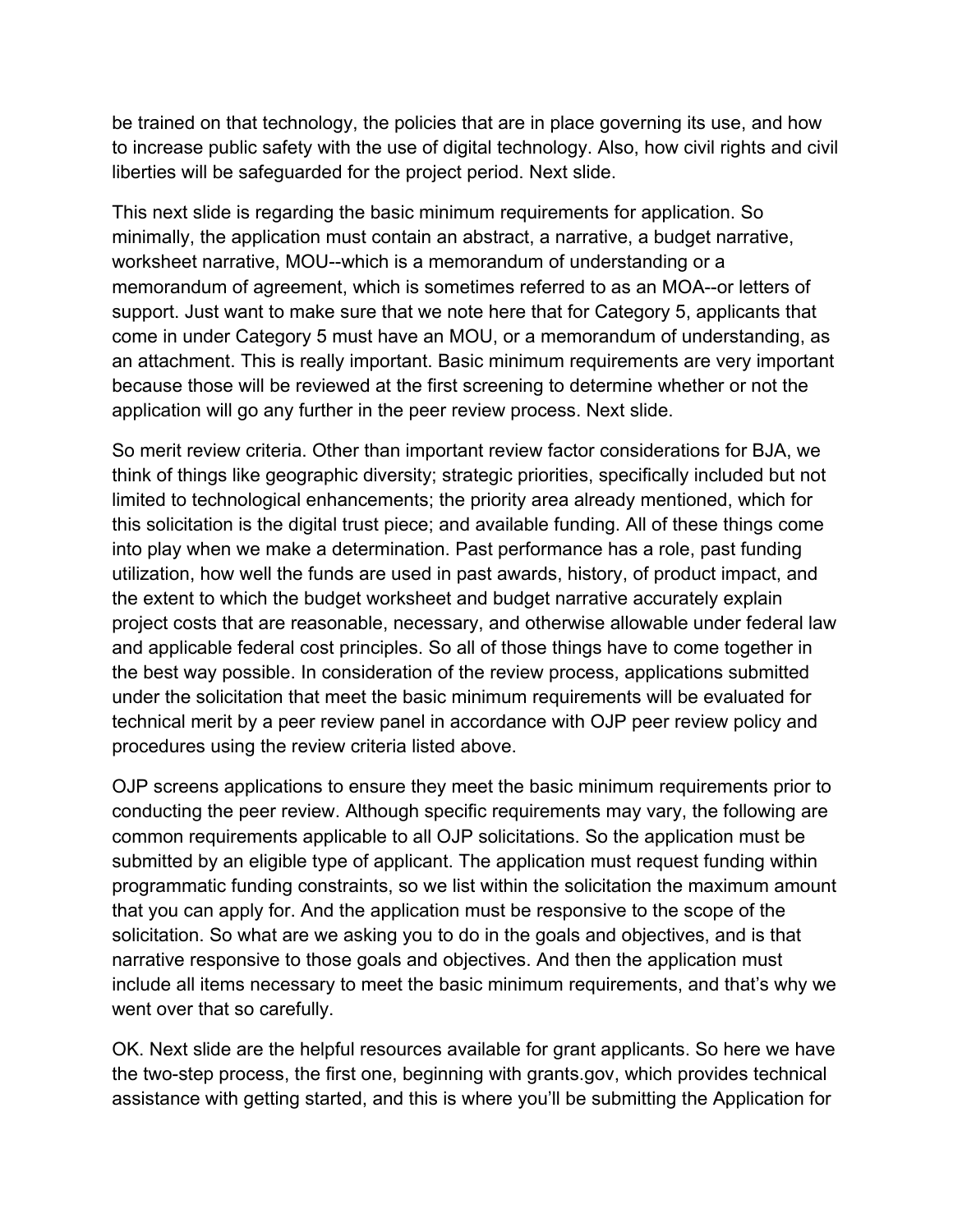Federal Assistance, known as the SF-424. There's another SF there, LLL, I'm not as familiar, but this is where you begin, with Grants.gov. And on the Grants.gov site, there's also lots of technical assistance there like Grants 101 and other helpful listings to help you get started. The next slide.

The next step in the application process is the JustGrants customer support--well, as a resource to help you is the customer support and hotline and email, but that is the next step where the application goes. So if you notice on this slide, it does state submitting the full application in DOJ's JustGrants system. And again, the full application is this two-part process: one beginning in Grants.gov with the SF-424 and then moving on to JustGrants, where you will attach all of those required attachments. And if you go to the back of--the very back of the solicitation, you'll see a review checklist, which is really helpful when you're applying, just using that checklist. We put that there so it's just a helpful tool to run down a list and make sure that you have all the required attachments uploaded into JustGrants. There's a lot of documents often required with a federal grant or federal application, so it's really helpful to have a checklist. OK.

Next slide is the OJP Response Center, and so here--there's actually two resources here. For general assistance from OJP, you would contact the OJP Response Center for general questions, maybe not specific to JustGrants but just general questions, and then the Justice Info newsletter. And this is the funding newsletter email subscription that's very helpful in talking about what's available and how to submit an application.

The next slide is resources for FY 2022 grant applicants, and these are available online, and all of these resources can be referenced throughout the performance period of the program. Oftentimes, a lot of the resources we provide can help you throughout the life of the cooperative agreement, specifically, some of the federal registrations that do need to stay current such as the SAM registration. So having these resources handy and referring to them often will really keep you informed along the way. Next slide.

The BJA Grant Applicant Education Series--this is just another helpful resource in your tool belt that enables you to access previous webinar recordings, transcripts, and other types of slides you can visit. It could include this webinar, once it's concluded and archived because it is being recorded, so you can go back. If there's something you missed or you want to share it with somebody in your office, you can certainly do that. In addition to other recordings that may be of interest, you can peruse those on BJA's website, and then the next slide is about becoming a peer reviewer. We at BJA need lots of subject expertise in reviewing grant applications, and we just encourage you to think about that as a practitioner as someone who's been working in the field a long time. You can offer your expertise in grant application review, and we would love to have you.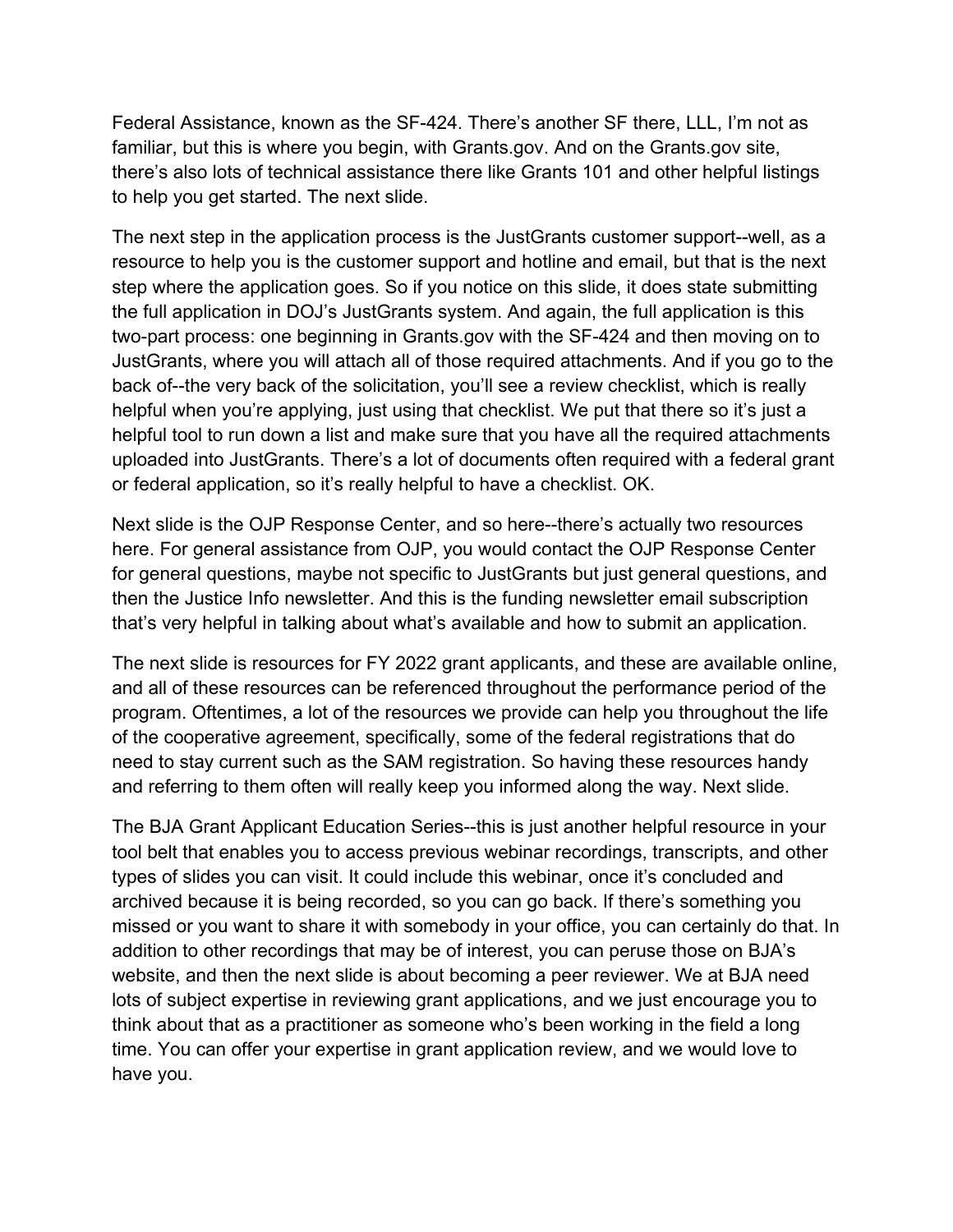OK. So the last slide is a reminder of these dual deadlines. Again, I can't state it enough. It's super important, step one and step two. Step one is to submit that SF-424 in Grants.gov, and step two is to submit the full application with all of your attachments where you're going to go to the back of the solicitation and run down that reviewer's checklist and submit all your attachments. I'm being very deliberate about saying that because there's nothing worse than someone who has worked very hard on an application and I see that they've missed something on a basic minimum requirement list, so that's where the redundancy comes from. OK. So two deadlines, Grants.gov, JustGrants, and also please note that this year there is a different submission time than last year. So be mindful of that, as well.

So that concludes sort of the--all of the informational--actually, we have one more slide. Sorry about that. We do. We have a social media slide. So here are some good locations and sites for additional information. You can subscribe, and you can connect. So bja.ojp.gov is a good one to bookmark. I encourage you to do that. Oh, we have one more slide after this actually. Quick reference. Important contacts. So here we have solicitation content assistance, we have Grants.gov assistance, and we have JustGrants assistance, as well. And I think I would bookmark these, as well. Oftentimes, I bookmark these for myself just so that I can see what you're seeing in the event that we have to offer assistance, and there's lots of assistance available. I encourage you to take full advantage of that as you're submitting your application.

So now we are truly to the point of questions and answers. So, I'll hand it over--great.

DARYL FOX: OK. So just a reminder, as Maria did mention, that the recorded PowerPoint and transcript for today will be posted to the BJA website. So if you need to go back and look at something, reference the PowerPoint, you'll be able to do so. We'll send an email out to all the registrants for today when those have been posted. If you do have a question, at the far bottom right, you'll see 3 dots. Click that. In there, there's a Q&A box, and just send to all panelists. I can coordinate those and go through those as they're entered. So for now, there's one question in queue for the panel. "For Category 3, are construction costs for mental health wings in county jails an allowable cost?"

MARIA FRYER: OK. I would please check to the federal financial guide, but construction costs are typically unallowable. These are really specifically for providing training and technical assistance, but again, I, you know, would ask you to--there's the broad federal financial guide that has rules and regulations around allowable costs, and then when you go to the solicitation, those are the more programmatic allowable costs. And so I would encourage you to look at the goals, look at the objectives, and then look at the deliverables under Category 3.